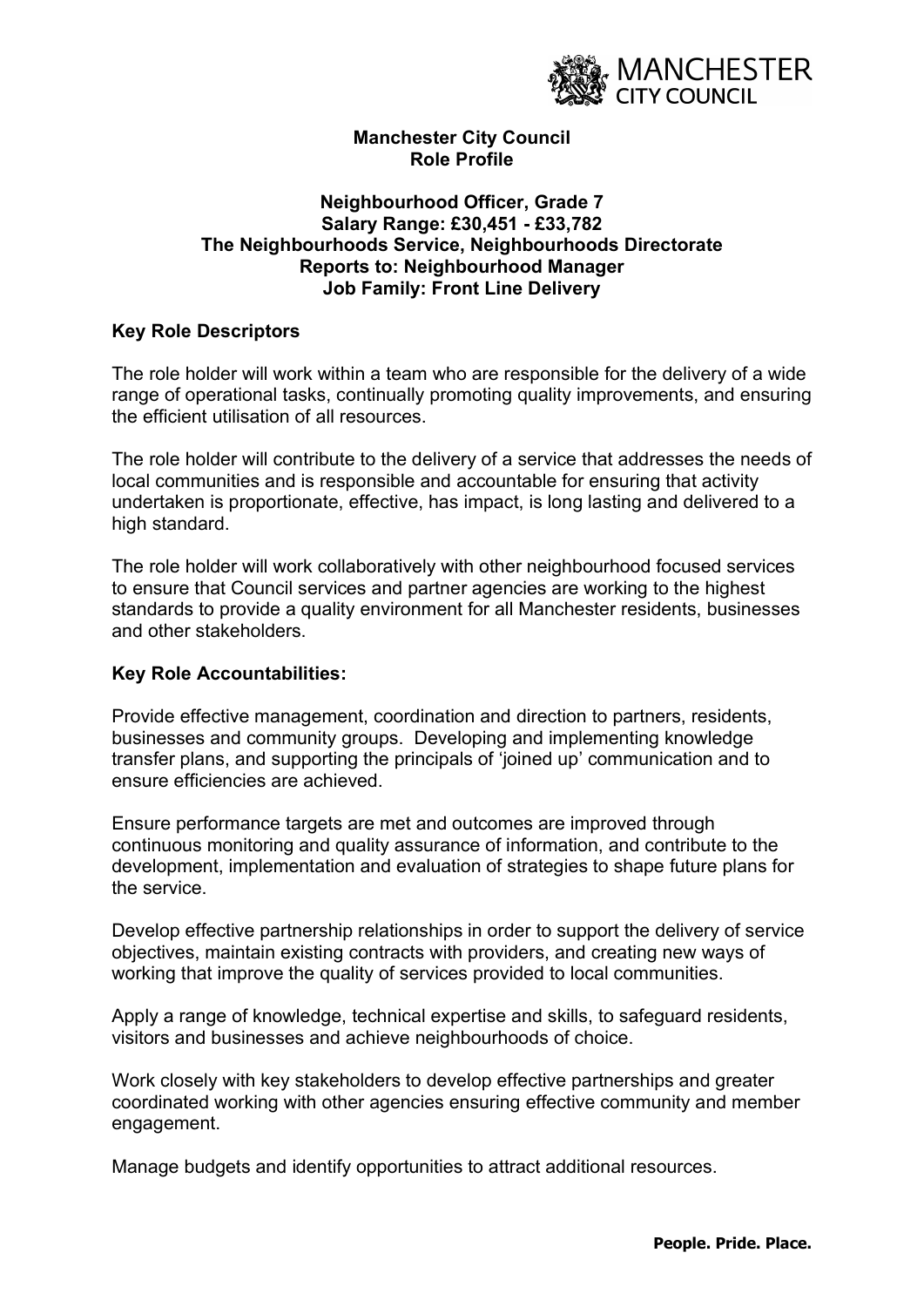

Contribute positively to the development of a customer focused culture and promote the City Council's corporate values throughout the service.

Be proactive in identifying and supporting the implementation of change, modernisation and improvements in support of organisational strategies.

Provide robust and effective analysis of information, using outputs to inform work packages and develop an evidence based approach. Support the development and implementation of systems and processes which prioritise work requests based on meeting key corporate objectives.

Personal commitment to continuous self development and service improvement.

Through personal example, open commitment and clear action, ensure diversity is positively valued, resulting in equal access and treatment in employment, service delivery and communications.

Where the roleholder is disabled every effort will be made to supply all necessary aids, adaptations or equipment to allow them to carry out all the duties of the role. If, however, a certain task proves to be unachievable, job redesign will be given full consideration.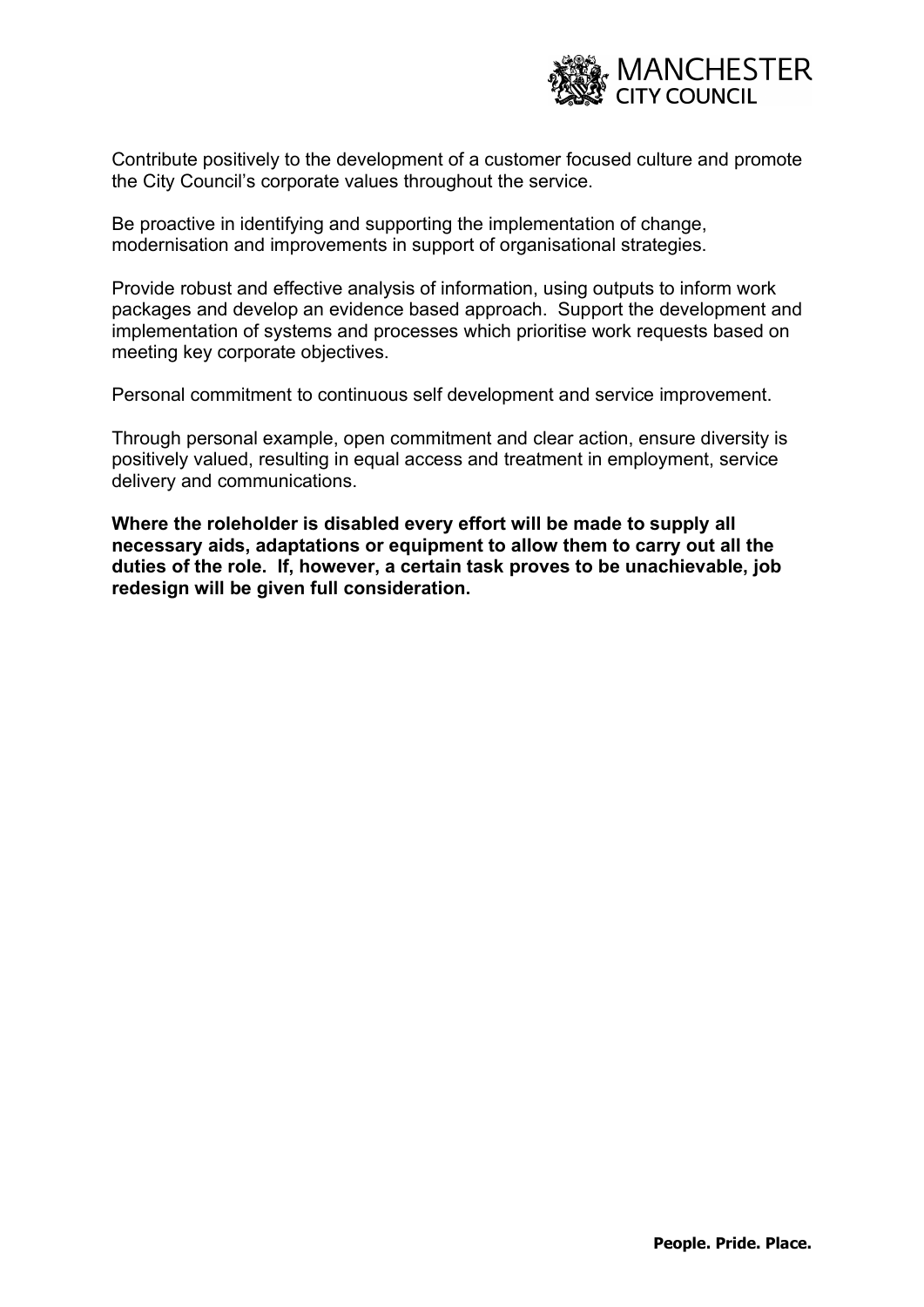

# Role Portfolio:

# The Neighbourhoods Service

The Neighbourhoods Service is an integrated model for the delivery of neighbourhood services that combines the strategic direction and operational management of Citywide services together with specialist technical support, and three Neighbourhood Teams (North, Central and South) responsible for management and development of the city's neighbourhoods and responding to the needs of different places.

The Neighbourhoods Service has a pivotal role to play in delivering the Council priorities of working with Manchester's communities to create and maintain clean, safe and vibrant neighbourhoods that citizens can be proud of with access to employment opportunities and a high quality sport, leisure and cultural offer. The service ensures that the City's communities are listened to, well connected to opportunities and able to be resilient.

The Neighbourhoods Service supports and delivers against the broader council priorities as set out in the Corporate Plan. Working collaboratively with partners through place based approaches to public services (Bringing Services Together for People in Places) that aim to enable people to be healthy, well and safe and reduce demand through integrated neighbourhood teams that are connected to other services and assets locally to deliver new models of care.

Libraries, art galleries, leisure centres, parks, play areas, events and youth services all support our children and young people, to be happy, healthy and successful; fulfilling their potential and contributing to their educational attainment.

The Neighbourhoods Service is fully committed to Zero Carbon Manchester and to reducing carbon throughout all programmes of work and raising awareness of carbon usage and looking for 'greener' alternatives.

We connect residents, businesses and other stakeholders with the delivery of Transport and Residential Growth strategies addressing key issues that will impact on the City's neighbourhoods.

We actively support and seek to embed the Our Manchester behaviours with our staff, partners and residents.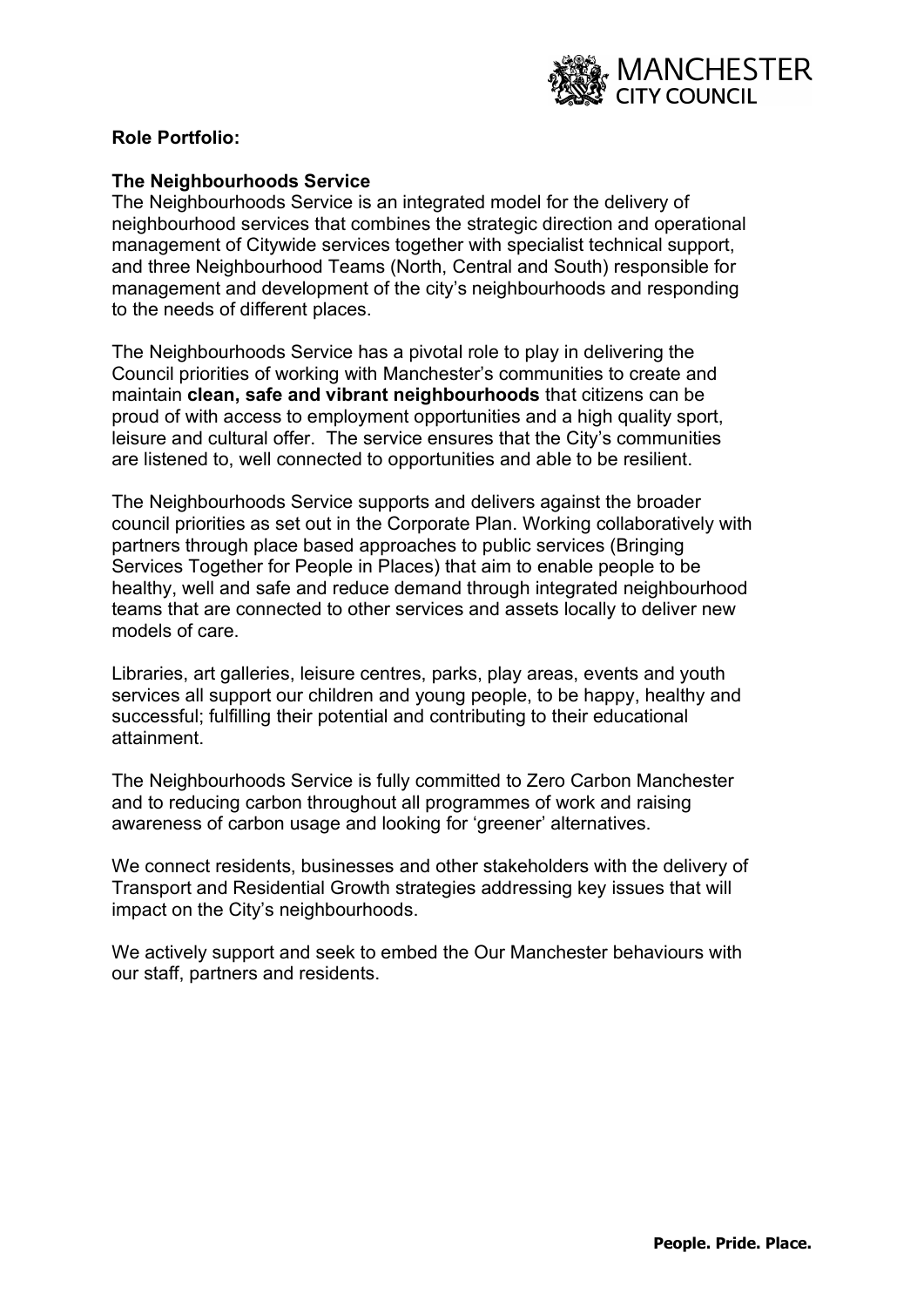

#### Neighbourhood Teams

The three Neighbourhood Teams lead development and community engagement in their areas and commission against local priorities from Citywide Neighbourhoods Service, the rest of the Council and partners. The Teams (North, Central, and South) contribute to the management and development of the neighbourhoods and are responsible for ensuring that services delivered at a neighbourhood level maintain a strong place focus.

The Neighbourhood Teams are the first point of contact for Members and are responsible for developing Ward Plans with Members and local stakeholders, eg Registered Providers, GMP, other Council services and residents. The Neighbourhood Teams and the Citywide Services will work together to plan and deliver services and achieve the right balance between local needs (as set out in Ward Plans) and citywide priorities (as set out in Citywide Service Strategies). They lead the development of partnership working at a locality level and play a key role in the delivery of Manchester's place based reform programme - Bringing Services Together for People in Places.